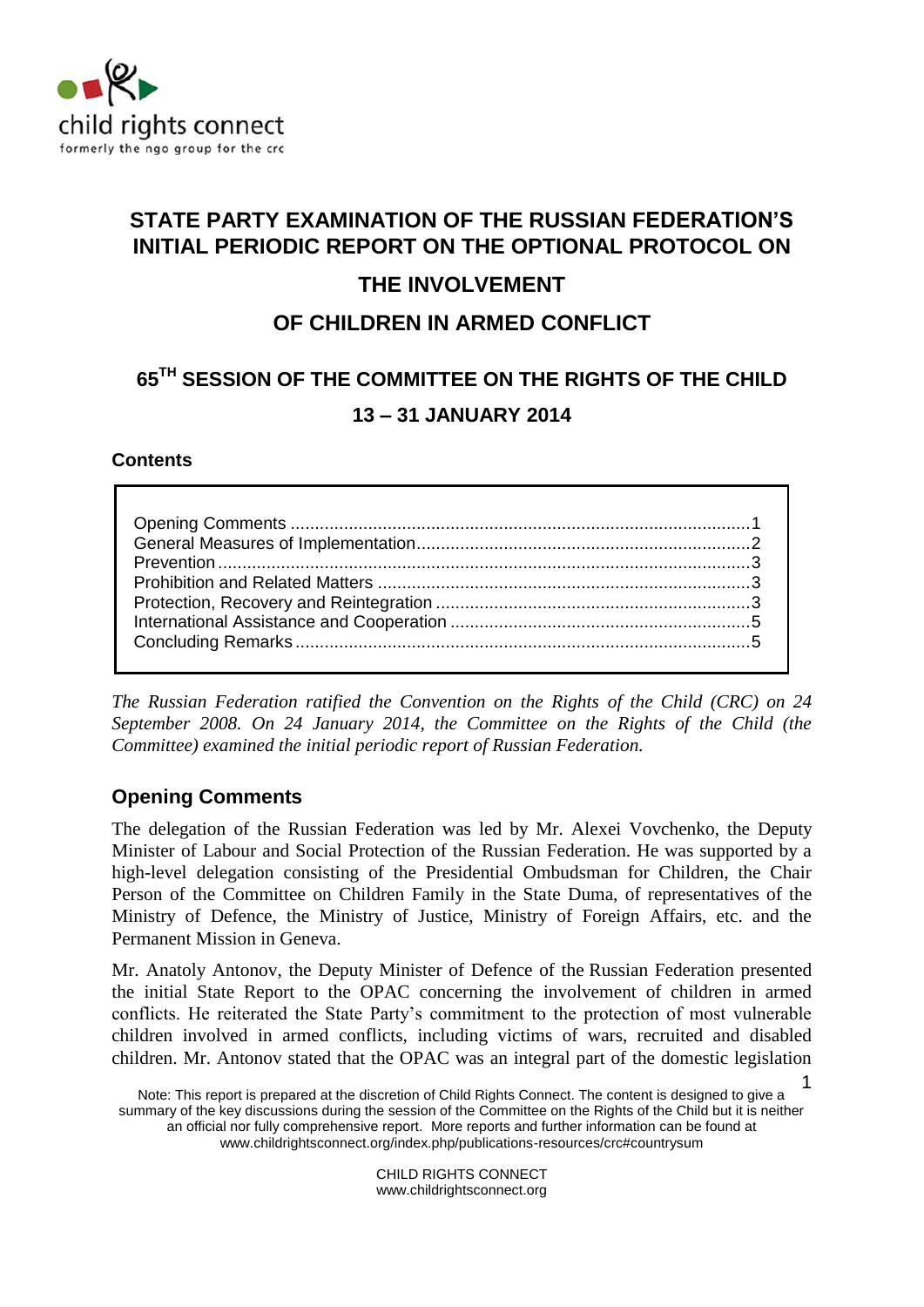and had priority over the national legislation. Regarding the implementation of provisions under the OPAC, he stated that joint efforts by governmental and non-governmental bodies had been deployed in order to implement international obligations, strengthen national legislation in the area of the rights of the child and ensure the full realization of rights in line with the OPAC. Mr. Antonov stated that children's participation in military hostilities should be prevented and concluded that constant improvement should take place in order to protect rights of the child.

Ms. Renate Winter, the Country Rapporteur for the OPAC, appreciated the initial State report that she found informative and rich in information on the implementation of the OPAC.

## <span id="page-1-0"></span>**General Measures of Implementation**

#### *Legislation*

The Committee requested further information about the implementation of the OPAC, especially in relation to the prohibition of recruitment and use of children in hostilities. Although the recruitment of children under 18, including the voluntary recruitment had been prohibited, the Committee was concerned by the fact that unlawful recruitment had not been explicitly criminalized and may be prosecuted only under particular situations, such as the exceeding authority. Considering this, the Committee asked about the legal definition of the term *exceeding authority*.

The delegation stated that the civil, criminal, administrative and other branches of the law had been harmonized with international standards concerning the rights of the child. The OPAC provisions on the prohibition of recruitment and use of children in hostilities had been set out in the federal Act number 124-FZ of 24 July 1998 as well as in the Fundamental Guarantees Act. The federal Act explicitly prohibited the recruitment of children into armed forces before the age of 18. However, individuals under the age of 18 could attend higher military training colleges.

The delegation further explained that the Criminal Code prevented the unlawful recruitment of children into armed forces. The delegation clarified that Articles 285 (abuse of the office) and 286 (exceeding authority) of the Criminal Code criminalized the unlawful recruitment of minors. For exceeding authority, the minimum penalty for the commission by an official of an act exceeding the limits of his/her authority and entailing a violation of rights, such as the unlawful recruitment, is a financial sanction, nevertheless the individual may also be deprived of her/his liberty.

#### *Dissemination*

<span id="page-1-1"></span>The Committee asked for more information regarding the dissemination of the OPAC. The delegation answered that the text had been officially published on governmental websites, as well as on websites of Non-Governmental Organizations (NGOs). The delegation explained that the document had been distributed to media and social fora and that professionals working with children had been familiarized with its provisions. In addition, human rights education, including the CRC and the OPAC, had been introduced as part of the educational curricula. University students of human rights had been studying norms of international human rights and humanitarian law, including the CRC and OPAC in depth.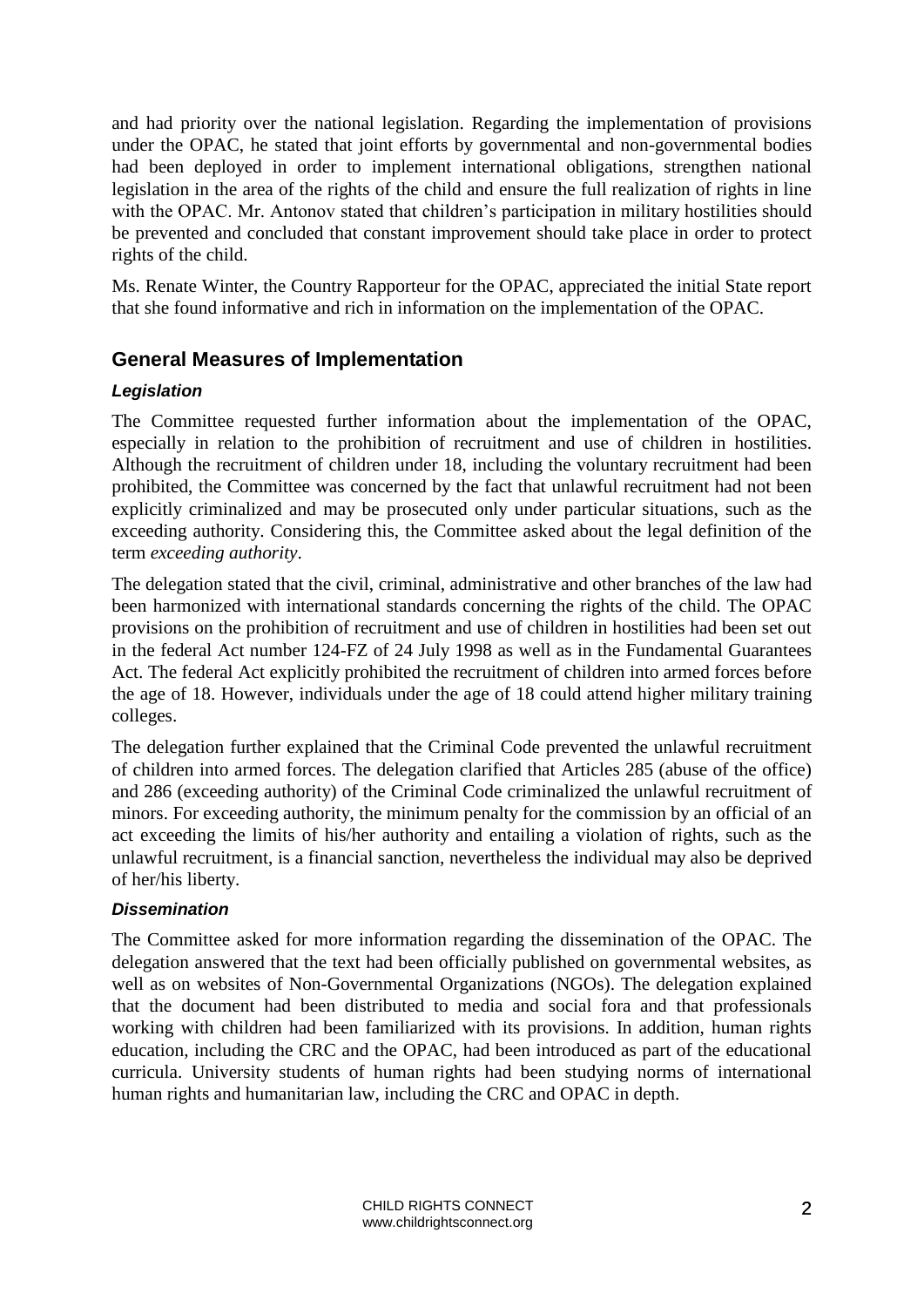## **Prevention**

### *Export of arms to countries where children are involved in armed conflicts*

The Committee asked whether national legislation prohibited trade and export of arms, including small arms and light weapons, as well as military assistance to countries where children had been involved in armed conflict. More concretely, the Committee was concerned about the situation in Syria, where children had been recruited and used in hostilities and asked whether the government was reconsidering the delivery of arms to Syria.

Regarding Syria, the delegation stated that the State Party proposed that exports of arms, including small arms and light weapons, should be stopped. Nevertheless this proposal had not reached international consensus within the UN Security Council.

# <span id="page-2-0"></span>**Prohibition and Related Matters**

#### *Corporal punishment in military schools*

The Committee noted with concern that corporal punishment was authorized by law in institutions and alternative care settings. It asked whether corporal punishment was practiced in military schools settings. The delegation stated that, in accordance with the 2013 law on education, corporal punishment and other cruel and degrading treatments had been prohibited and were not used. The delegation explained that disciplinary measures must always take into account the physical and emotional state of students, especially minor students. Pursuant to Article 35 (4) of federal Act number.53-FZ of 28 March 1998, a minor student may be expelled from a military training college for misconduct.

## *Bullying in the military training colleges*

The Committee asked the delegation what had been done in order to prevent bullying in the military training colleges. The delegation answered that children victims of bullying had the opportunity to file complaints, either to the director of the educational facility directly, or to the Ombudsman's Office or the Ministry of Defence.

# <span id="page-2-1"></span>**Protection, Recovery and Reintegration**

#### *Conditions in the military schools*

The Committee noted that more than 6.000 individuals under the age of 18 were attending higher military training colleges, such as Nakhimov naval schools, military music schools and naval cadet schools. Considering this, it enquired about conditions in these military schools and asked for more information in relation to the proportion of academic and military training. The Committee requested further information on the minimum age of admission into these institutions and asked whether young children were taught how to use weapons. The delegation stated that Article 86 of the Education Act of 10 July 1992 listed military training colleges, such as presidential cadet schools, Suvorov military schools, Nakhimov Naval Schools, Military Music Schools, Naval Cadet Schools and Kozak Schools. The delegation explained that individuals under the age of 18 had been attending these higher military trainings colleges, but minors were not considered as military personnel. Moreover minor students were entitled to leave these colleges without pursuing a military career. The delegation also informed about the so called son of regiment pupils. It explained that more than 1000 pupils were sent to military facilities with the approval of their tutors of guardians and were attributed to military units without being carrying arms. The person responsible for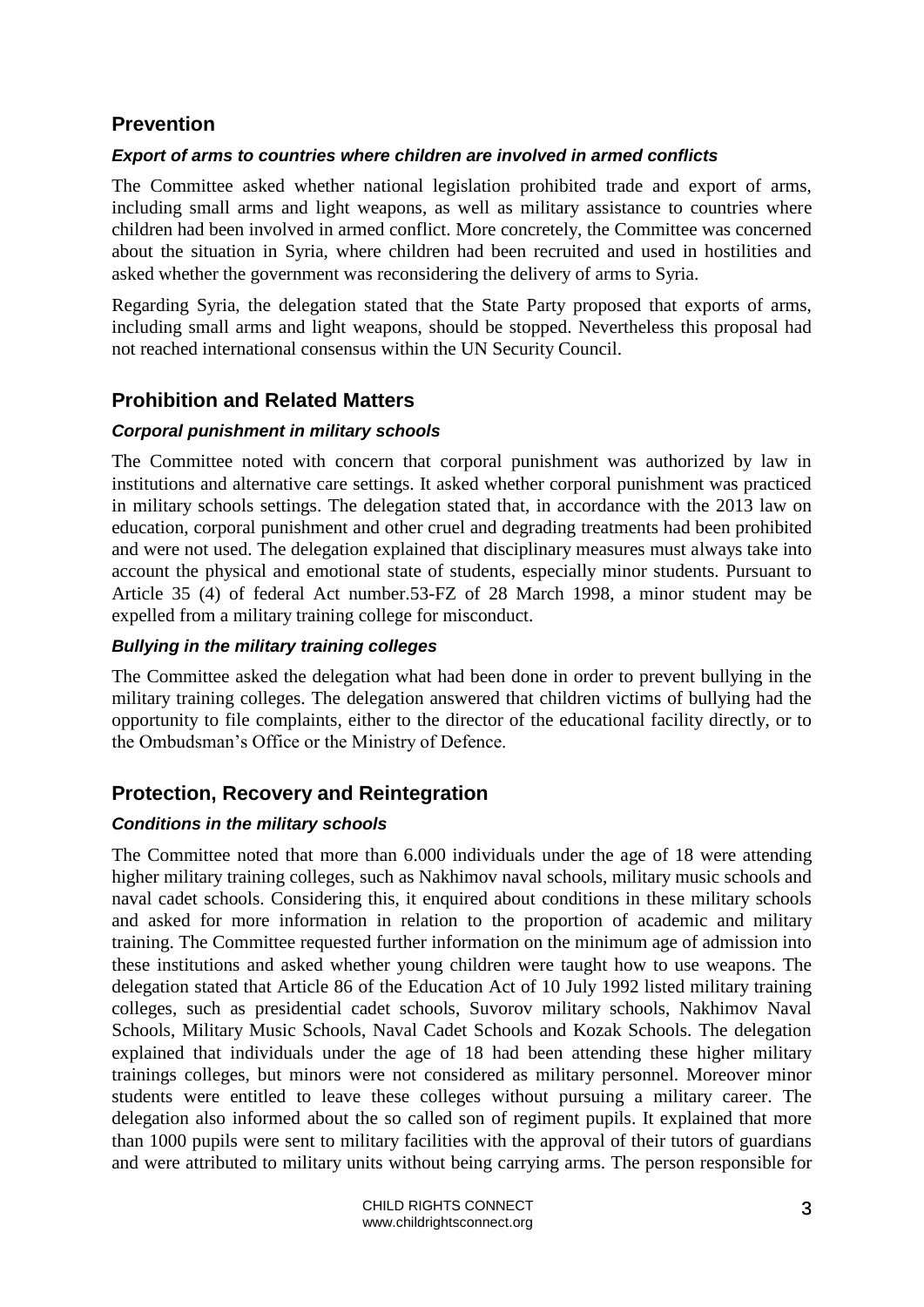these children was the commander of the unit, which consisted of 3-4 pupils and had been liable for the application of international legal standards for juvenile.

Concerning the educational curricula, the delegation stated that it was fully in line with federal standards and hardly differed from other school programmes. It further explained that, according to the Education Act of 1992, military schools had the obligation to follow official educational curricula for general basic and general secondary education. The secondary curricula included military trainings as well as arts, culture and sports. The delegation explained that during the military trainings children came in contact with weapons, like Kalashnikov.

The delegation further provided information on gender and ethnic composition of these schools. A number of military schools had female students. As of January 2014, there were over 8.000students; among them, 7.550 were boys and 755 were girls. In terms of social origins, most of the students came from families of civil servants or military personnel. There were also over 1.000 cadets who were orphans or without parental care.

The delegation concluded by saying that the Ministry of Defence organized regular visits to the military training colleges in order to monitor the conditions in these institutions.

#### *The complaints mechanisms for children in military schools*

The Committee enquired whether the complaints mechanisms referred to in paragraph 14 of the State report had been used by children in higher military colleges and asked for more information on the number and nature of complaints and investigations. Eventually, it asked if non-military independent complaints and investigation mechanisms were available for children enrolled in military schools.

The delegation stated that students in military training colleges had access to independent military and non-military complaints mechanisms. Regarding military complaints mechanisms, student could approach the institutions' leadership, such as senior officials. Students could also approach the Ministry of Defence, either in person or in writing, in order to file their complaints. Regarding independent, non-military complaints mechanisms, students could contact the Ombudsman Office. The delegation also provided statistical information on complaints, explaining that 55 complaints had been filed from 14 regions. The Ombudsman's Office explained that 85 per cent of the filed complaints concerned financial allowances and assistance to vulnerable children, including orphans and children without parental care. For many of them, financial allowances had been provided. Other complaints concerned the attribution of places in military schools and ill-treatment in Mikhailov School were not verified.

Regarding the suicide committed by a student in the Sovorov School in May 2013, criminal proceedings had been instigated under Article 109 of the Criminal Code for incitement to suicide.

#### *Asylum seekers*

The Committee asked whether there were any mechanisms for the early identification of child refugees, asylum seekers and migrants, who may have been recruited or used in hostilities. The delegation enquired about steps taken to provide for their physical and psychological recovery and rehabilitation and to promote their reintegration into society. Eventually, it asked whether the government was trying to look for family reunion.

The delegation explained that every time an unaccompanied minor seeking asylum had been identified, he/she had been handed over to the guardianship facilities, where psychological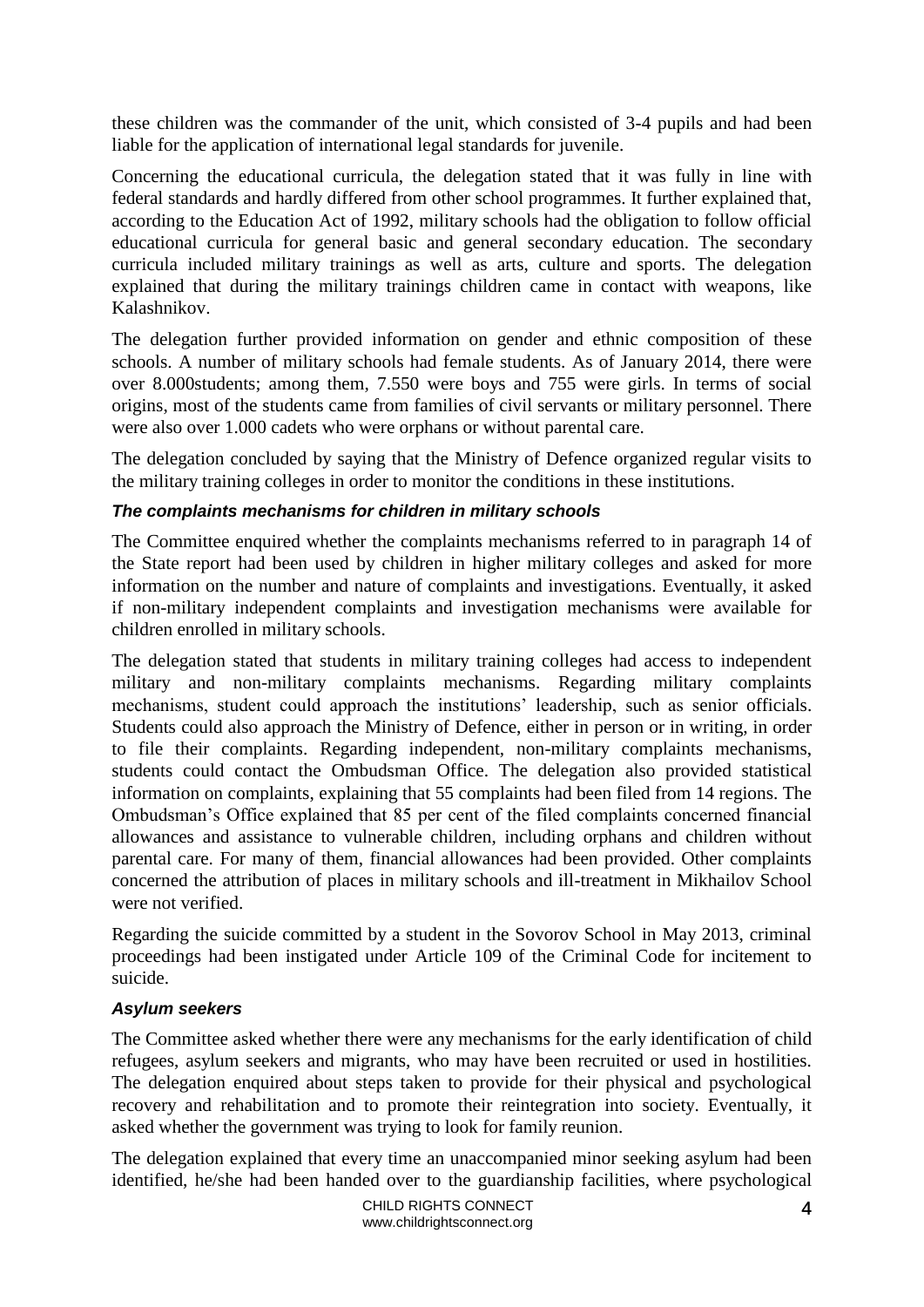assistance and rehabilitation were provided. Within these facilities, a special questionnaire had been distributed in order to identify children and potential victims who may have been recruited or used in hostilities. Moreover, unaccompanied minors seeking asylum were entitled to governmental support and assistance. The delegation added that the federal law did not prevent these types of persons from receiving education or health. It concluded by saying that the Federal Migration Service had been active in ensuring family reunions.

#### *Recruitment of children into non-State armed groups*

The Committee asked whether the legislation of the State Party criminalized all the offences covered by the OPAC, including the recruitment and use of children in hostilities by non-State armed groups. More concretely, the Committee asked for more information on the involvement of children in non-State armed groups based in the North Caucasus as well as for specific numbers of children victims of armed conflicts in the region. The delegation explained that the Article 208 of the Criminal Code criminalized the establishment of and participation in illegal armed groups. Regarding children unlawfully recruited into armed groups, the delegation explained that concerned minors were not liable for participation in these groups. Persons who unlawfully recruited minors into non-State groups had been held criminally responsible.

Regarding the situation in the North Caucasus, the delegation explained that it did not have any information about children recruited into armed groups. President Khadirov had been putting efforts in reducing unemployment and increasing enrolment rates in schools, as a way to prevent recruitment of minors into non-State armed groups. The delegation concluded by noting that, even if children up to 16 were not involved in formal education system, they had not received any form of military trainings.

## <span id="page-4-0"></span>**International Assistance and Cooperation**

#### *Extraterritorial jurisdiction*

Regarding the exercise of universal jurisdiction, the Committee noted that it seemed that a condition of double criminality was required by the Articles 11 and 12 of the Criminal Code, which would make it impossible to establish universal jurisdiction. In this regard, the Committee asked the delegation about specific provisions and practices providing for extraterritorial jurisdiction over the crimes under the OPAC, particularly the recruitment of children.

#### *United Nations Security Council*

The Committee noted that the State Party had been a permanent member of the United Nations Security Council (UNSC) and asked how the State Party planned to use its position within the UNSC to extend the protection of children involved in armed conflicts. The delegation stated that, as a Permanent Member of the UNSC, the State Party had a special responsibility in protecting and realizing the UN Charter on Peace and Security. It explained that it had been looking at child protection with a great responsibility and would take decision in line with the State Party's understanding of international law.

# <span id="page-4-1"></span>**Concluding Remarks**

Ms. Renate Winter thanked the delegation for the fruitful dialogue. She noted that the next State Party report under the OPAC should include more comprehensive and concrete data and information about the impact of new legislation.